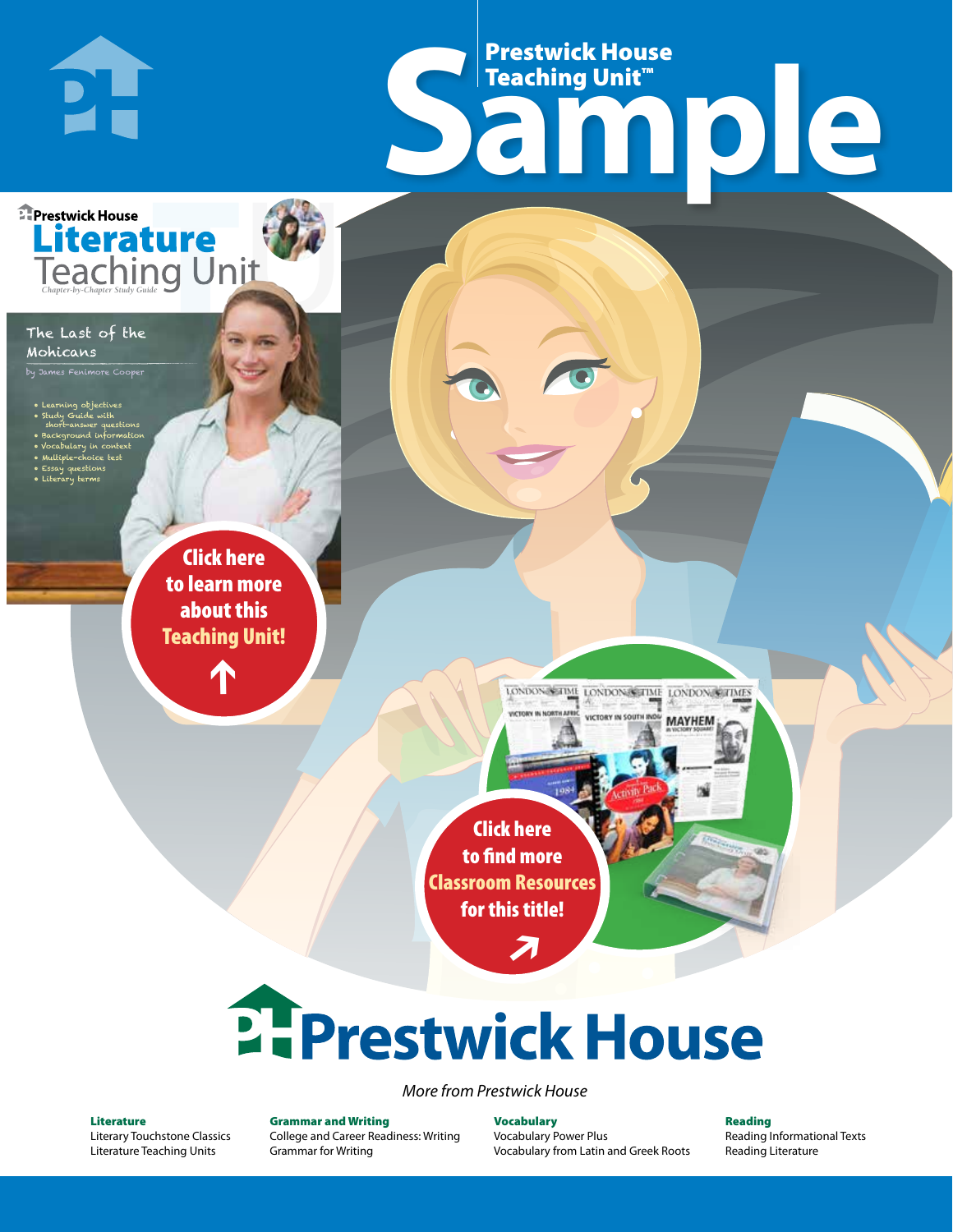

### The Last of the Mohicans

### by James Fenimore Cooper

- Learning objectives
- Study Guide with short-answer questions
	- Background information
		- Vocabulary in context
			- Multiple-choice test
				- Essay questions
					- Literary terms

## **E-Prestwick House**

**P.O. Box 658, Clayton, DE 19938 www.prestwickhouse.com 800.932.4593**

**ISBN: 978-1-58049-113-6**

**Copyright ©2017 by Prestwick House Inc.**

**All rights reserved. No portion may be reproduced without permission in writing from the publisher.** 

**Item No: 301510**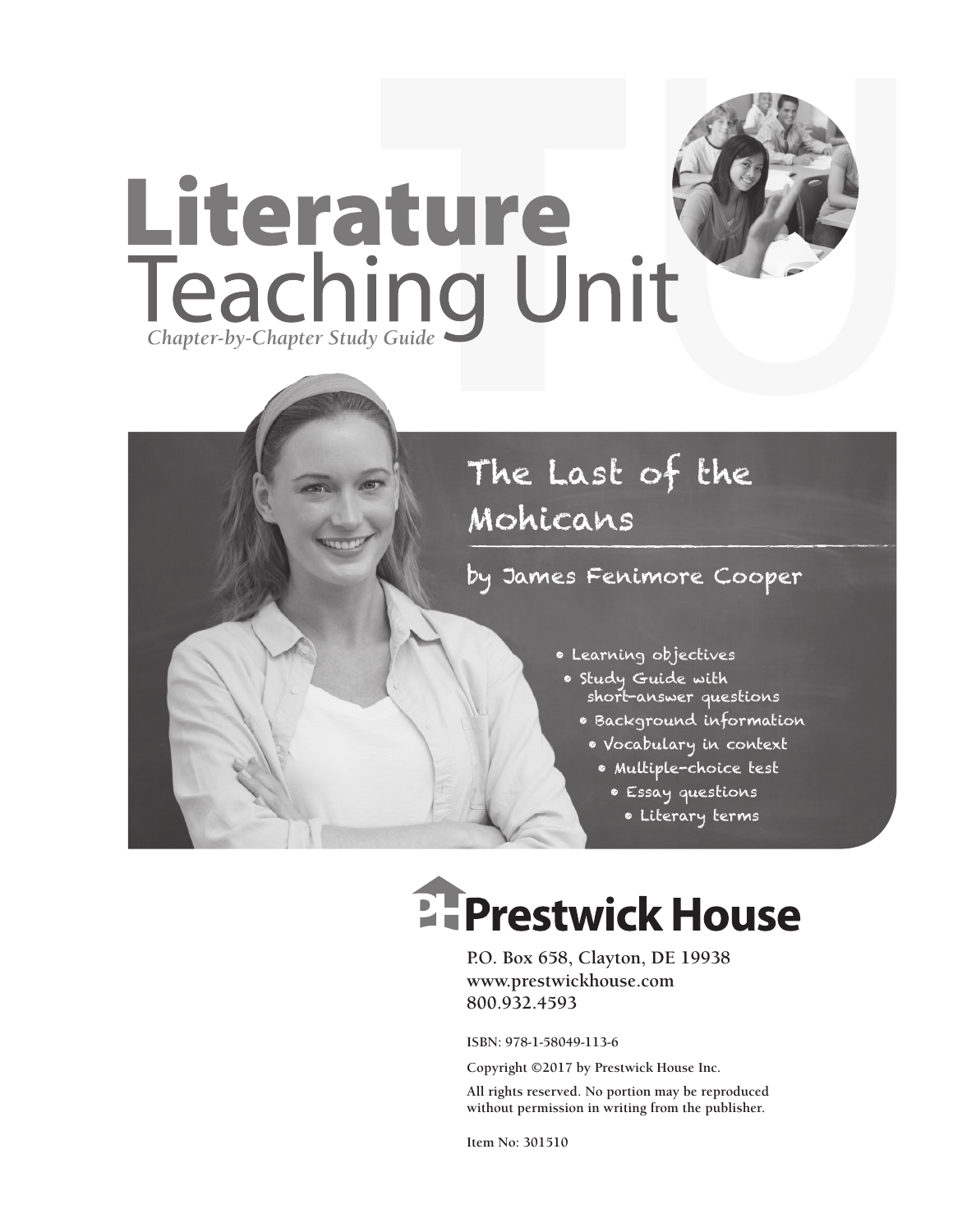### **Objectives**

By the end of this Unit the student will be able to:

- 1. compare and contrast the fighting styles of European and Indian warfare.
- 2. write an essay discussing the writing style of James Fenimore Cooper.
- 3. describe the similarities and differences between Cora and Uncas.
- 4. cite instances of bias, both of women and of race.
- 5. identify the authorial voice and indicate its purpose.
- 6. understand the Indian belief of minimalism.
- 7. elaborate on one of the major themes:
	- A. nature is good
	- B. nature reflects human condition
	- C. effects of colonialism
	- D. death is inevitable
	- E. filial piety
- 8. indicate instances of the motif of parent/child relationships.
- 9. construct an interpretation of the motif involving a book.
- 10. list the characteristics of the five plot elements: exposition, rising action, climax, falling action, and resolution.
- 11. define and cite instances of the following literary terms:
	- authorial voice irony
	- antagonist protagonist
	- point of view motif
	-
	- foreshadow parody
	- personification simile
	- setting climax
	-
	- mood tone
	- Freytag's pyramid comic relief
	-
	- verisimilitude genre
- 
- 
- theme metaphor
	-
	-
	-
- conflict romanticism
	-
	-
- allegory dramatic irony
	-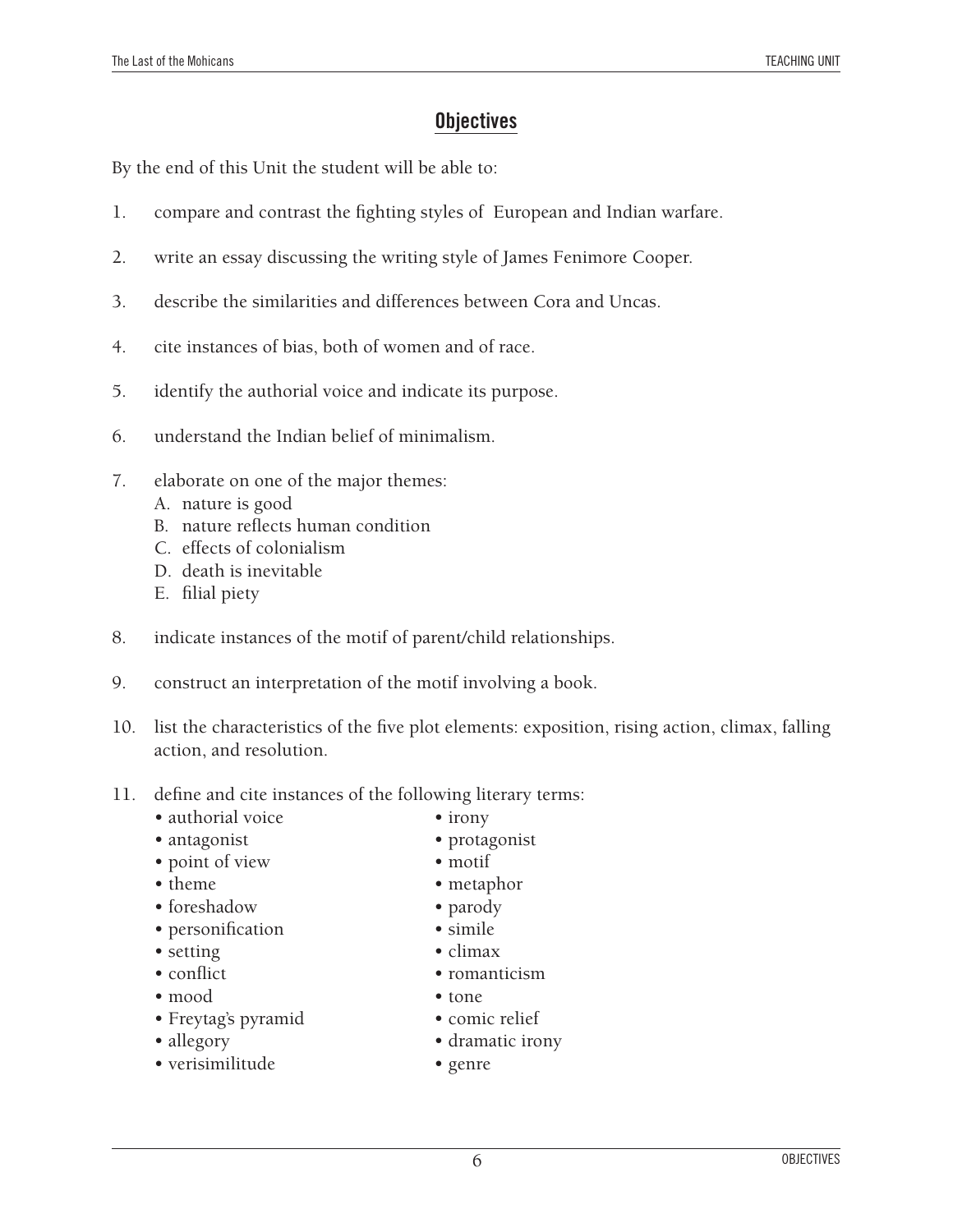### **Questions for Discussion and Essay**

- 1. What do "sentimentalizing" and "demonizing" mean? How does Cooper portray the American Indian?
- 2. Discuss Cooper's development of David Gamut. How is he introduced? What part does David play in the story? Is he effective? How do the caricature and his name help create the character? Would you consider David to be a dynamic or static character?
- 3. Using comments and incidents from the book, explain one of the major themes of this novel.
- 4. Understand the exposition, rising action, climax, falling action, and resolution in *The Last of the Mohicans*. Explain which incidents represent which terms.
- 5. Interpret the meaning of the book motif as it applies to literacy. What is the message that Cooper wants to convey?
- 6. Identify the genre of the book. Support your choice with examples from the text.
- 7. Discuss the views of both racial and gender bias. Cite instances from the text that expose the bias and examples where these biased views are challenged or changed.
- 8. Identify the use of the authorial voice. What does the authorial voice indicate to the reader? What must the reader look for?
- 9. Cite instances from the text that support the idea of Indian minimalism. What does this term mean?
- 10. Explain how Cooper creates a feeling of verisimilitude? How quickly is it accomplished? Does this feeling show up occasionally or is it sustained throughout the book?
- 11. Explain viewpoint. What viewpoint is *The Last of the Mohicans* written in? Using the text, support your choice. Is this the best choice of viewpoint for this type of story? Why?
- 12. Write an essay describing the writing style of Cooper. What techniques does he use to introduce the characters and to develop them? What techniques does he use to change the mood, tone, or pace of the story?
- 13. Explain the differences in the fighting styles of the Europeans and the Indians. How do they differ in their views of fighting? How do they differ in actual combat? What are the differences in their ideals?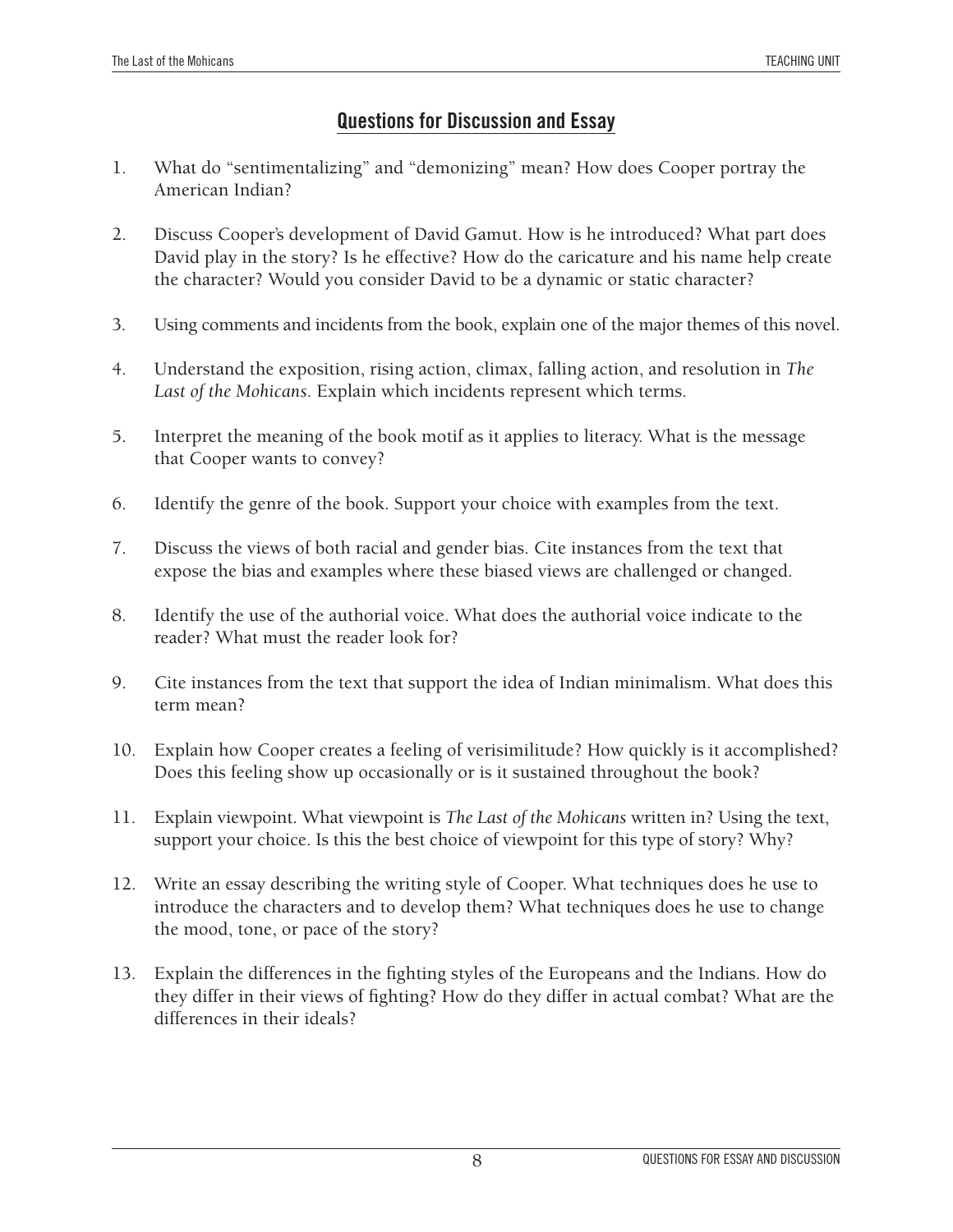- 1. What must be encountered before adverse hosts can meet?
- 2. What is the author's opinion of England? Use the text to support your answer.

and the control of the control of the control of the control of the control of the control of the control of the

and the control of the control of the control of the control of the control of the control of the control of the <u> 1989 - Andrea Station Barbara, actor a component de la componentación de la componentación de la componentaci</u>

the control of the control of the control of the control of the control of the control of the control of the control of the control of the control of the control of the control of the control of the control of the control

and the control of the control of the control of the control of the control of the control of the control of the

<u> 1989 - Johann Stoff, amerikansk politiker (d. 1989)</u>

<u> 1989 - Johann Stoff, deutscher Stoffen und der Stoffen und der Stoffen und der Stoffen und der Stoffen und der</u>

- 3. What is the setting of the story?
- 4. Who is the "Virginian boy"?
- 5. What intelligence is received at the camp and who delivers it?
- 6. Interpret the simile "with an army numerous as the leaves on the trees."
- 7. The darkness in providing a veil, functions as what kind of metaphor?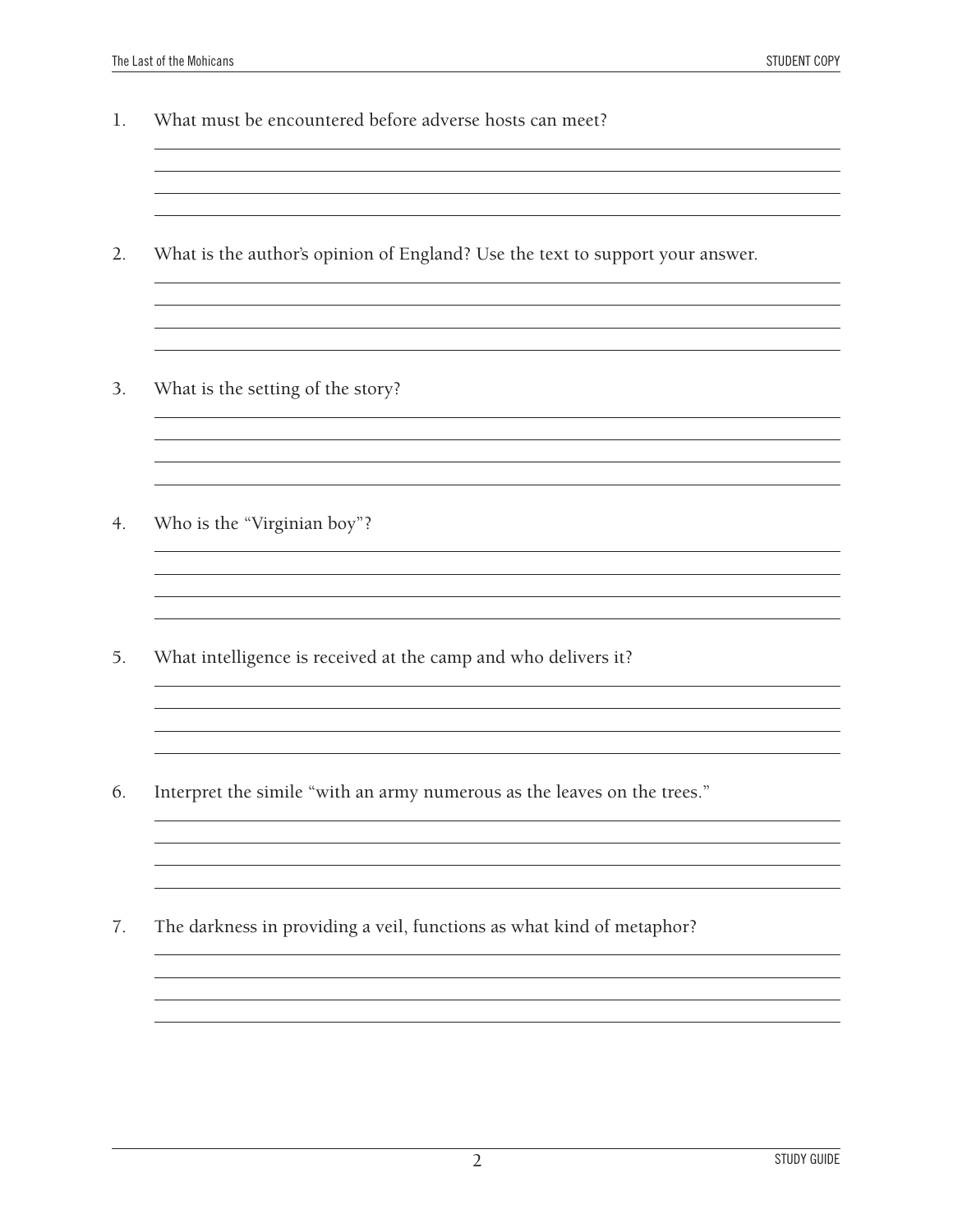### **Chapter 3**

### **VOCABULARY**

**accoutrements** – accessory items of equipment or dress **alteration** – a modification **antagonist** – one who opposes or contends with another **attenuated** – reduced in amount or degree; weakened **atwixt** – between **chivalrous** – having the qualities of gallantry and honor **dumb** – silent **gay** – bright or lively, especially in color **indurated** – hardened **intimation** – a subtle hint **sagamore** – a subordinate chief among the Algonquians of North America **sinewy** – lean and muscular **sultriness** – a humid and hot condition **unremitted** – undiminished **vaunts** – speaks boastfully of

- 1. What does the interjection "we must use an author's privilege" show?
- 2. What are the names of the two men conversing in the woods? From what ethnic background are they?
- 3. What example can you locate that reflects the theme of colonialism, the blending of the two cultures?
- 4. What is the only admissible trophy of victory?